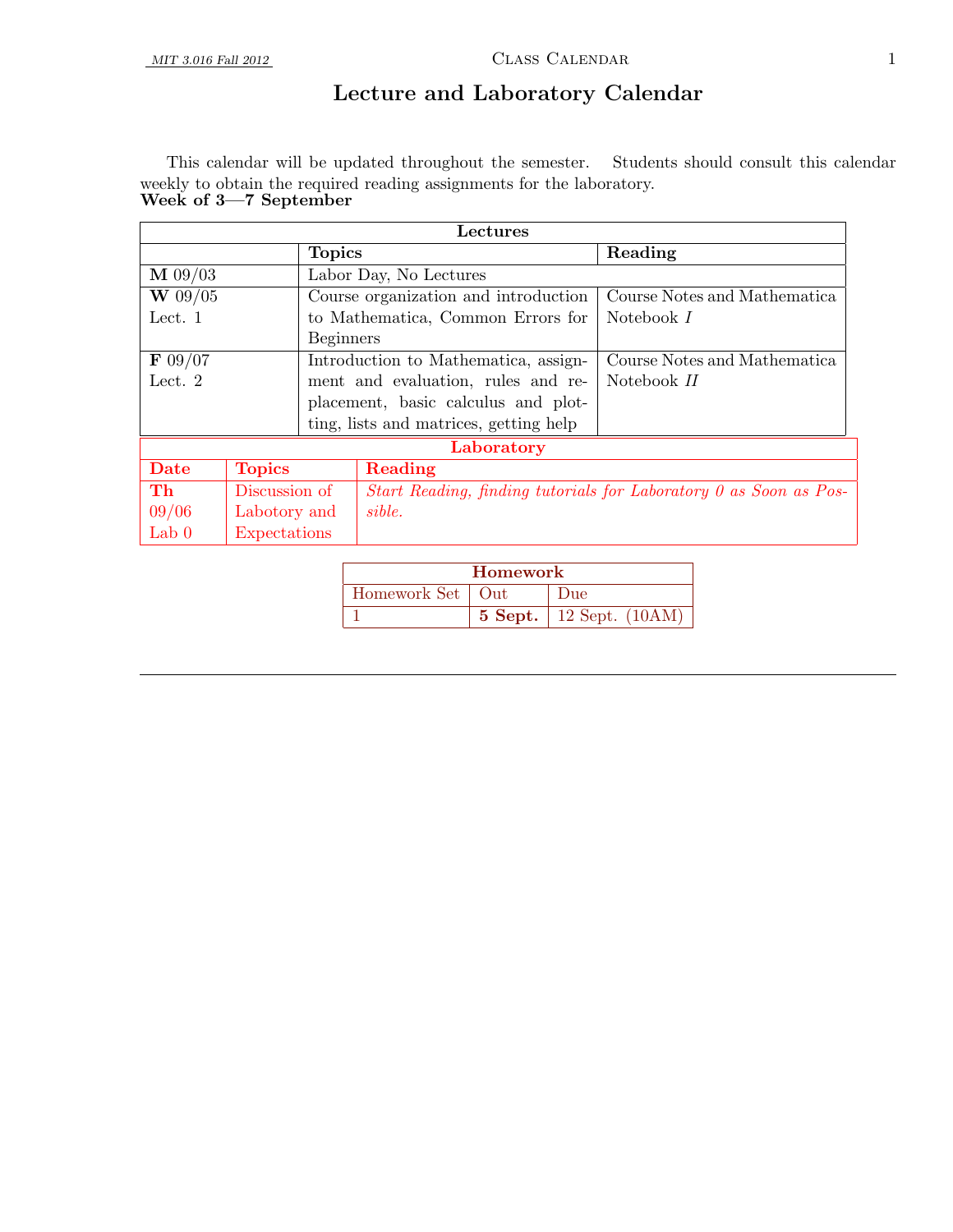# Week of 10—14 September

| Lectures             |               |               |                                                         |                                                          |  |  |
|----------------------|---------------|---------------|---------------------------------------------------------|----------------------------------------------------------|--|--|
|                      |               | <b>Topics</b> | Reading                                                 |                                                          |  |  |
| $\mathbf{M}$ 09/10   |               |               | Mathematica programming: functions                      | Course Notes and Mathematica                             |  |  |
| Lect. 3              |               |               | and patterns, localized variables, log-                 | Notebook III                                             |  |  |
|                      |               |               | ical switches, recursion; Graphics:                     |                                                          |  |  |
|                      |               |               | plotting lists of data, examples                        |                                                          |  |  |
| $\overline{W}$ 09/12 |               |               | Mathematica: symbolic and numeri-                       | Course Notes and Mathematica                             |  |  |
| Lect. 4              |               |               | cal operations, operations on expres-                   | Notebook IV                                              |  |  |
|                      |               |               | sions, solving equations, numerical so-                 |                                                          |  |  |
|                      |               |               | lutions, file input and output, using                   |                                                          |  |  |
|                      |               | packages      |                                                         |                                                          |  |  |
| F 09/14              |               |               | Mathematica: overview of graphics,                      | Course Notes and Mathematica                             |  |  |
| Lect. 5              |               |               | animation, interaction, graphics prim-                  | Notebook V                                               |  |  |
|                      |               |               | itives, complete worked examples                        |                                                          |  |  |
|                      |               |               | Laboratory                                              |                                                          |  |  |
| <b>Date</b>          | <b>Topics</b> |               | Reading                                                 |                                                          |  |  |
| Th                   | Symbolic      |               | Mathematica Help Browser "First Five Minutes with Math- |                                                          |  |  |
| 09/13                | calculations, |               | ematica,"                                               |                                                          |  |  |
| Lab 1                | calculus and  |               | "tutorial/YourFirstMathematicaCalculations,"            |                                                          |  |  |
|                      | plotting      |               | "tutorial/AlgebraicCalculationsOverview."               |                                                          |  |  |
|                      |               |               | "tutorial/BasicEditingTechniquesOverview,"              |                                                          |  |  |
|                      |               |               | "tutorial/ListsOverview,"                               |                                                          |  |  |
|                      |               |               | "tutorial/DefiningFunctions,"                           |                                                          |  |  |
|                      |               |               | "tutorial/BasicPlotting,"                               |                                                          |  |  |
|                      |               |               | "tutorial/Options"                                      |                                                          |  |  |
|                      |               |               | http://www.wolfram.com/broadcast/#Tutorials-GS          |                                                          |  |  |
|                      |               |               | ("Hands-On Tutorials")                                  |                                                          |  |  |
|                      |               |               |                                                         | Functions: Integrate, Table, Simplify, NIntegrate, Plot, |  |  |
|                      |               |               | Plot3D, ContourPlot                                     |                                                          |  |  |
|                      |               |               |                                                         |                                                          |  |  |

| Homework           |  |                                 |  |  |  |  |
|--------------------|--|---------------------------------|--|--|--|--|
| Homework Set   Out |  | Due                             |  |  |  |  |
|                    |  | 5 Sept. $\vert$ 12 Sept. (10AM) |  |  |  |  |
|                    |  | 5 Sept.   19 Sept. (10AM)       |  |  |  |  |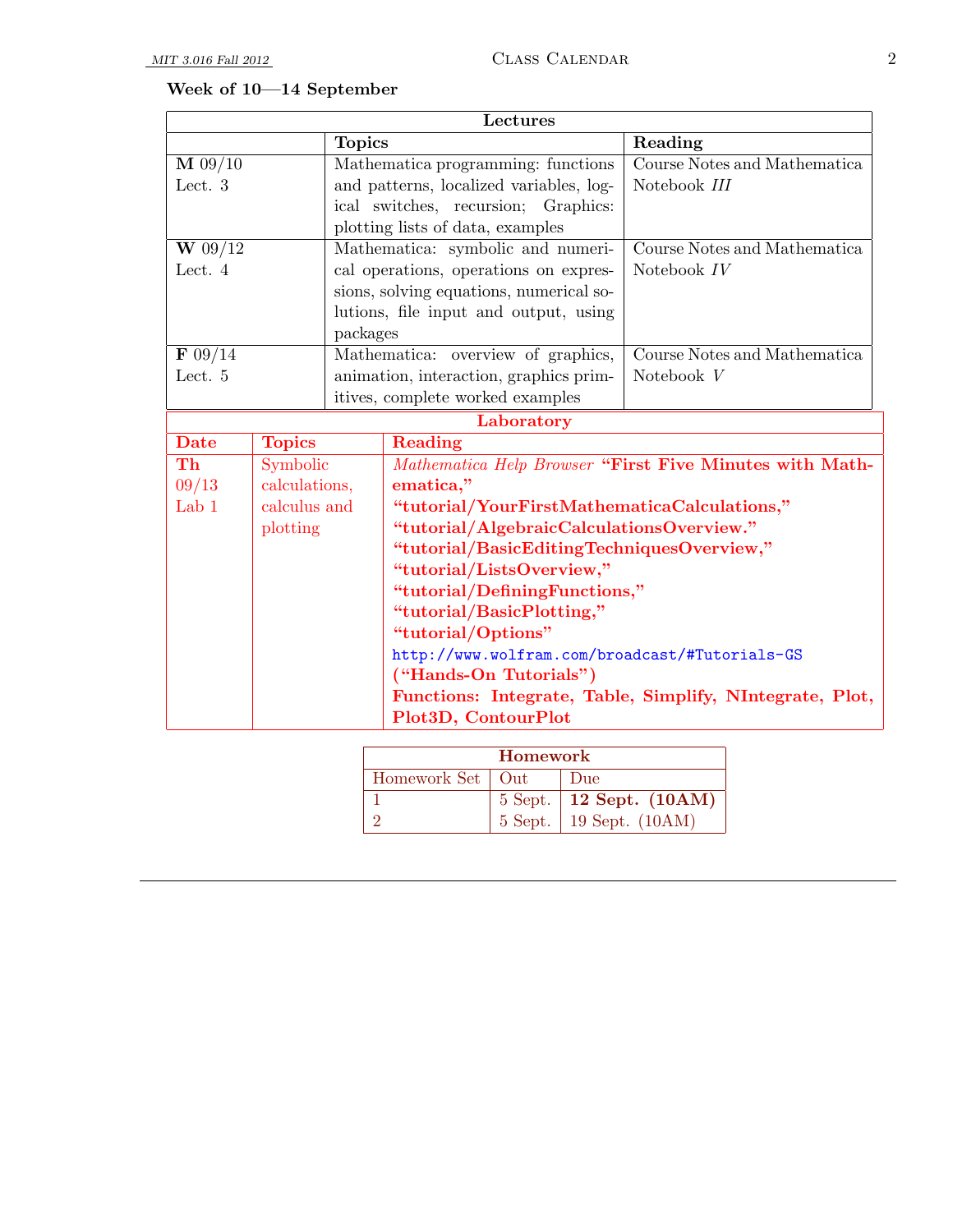# Week of 17—21 Sept.

| Lectures           |                |               |                                                   |                              |  |  |  |
|--------------------|----------------|---------------|---------------------------------------------------|------------------------------|--|--|--|
|                    |                | <b>Topics</b> |                                                   | Reading                      |  |  |  |
| $\mathbf{M}$ 09/17 |                |               | matrix operations,<br>Linear algebra:             | Kreyszig 4.0, 7.1, 7.2, 7.3, |  |  |  |
| Lect. $6$          |                |               | interpretations of matrix operations,             | 7.4, 7.5                     |  |  |  |
|                    |                |               | multiplication, transposes, index no-             |                              |  |  |  |
|                    |                | tation        |                                                   |                              |  |  |  |
| $\mathbf{F}$ 09/19 |                |               | Linear algebra: solutions to linear sys-          | Kreyszig 7.7, 7.8, 7.9       |  |  |  |
| Lect. 7            |                |               | tems of equations, determinants, ma-              |                              |  |  |  |
|                    |                |               | trix inverses, linear transformations             |                              |  |  |  |
|                    |                |               | and vector spaces                                 |                              |  |  |  |
| F 09/21            |                |               | Student Holiday, No Lectures                      |                              |  |  |  |
|                    |                |               | Laboratory                                        |                              |  |  |  |
| <b>Date</b>        | <b>Topics</b>  |               | <b>Reading</b>                                    |                              |  |  |  |
| Th                 | Solving linear |               | Help<br><b>Mathematica</b>                        | "tuto-<br><b>Browser</b>     |  |  |  |
| 09/20              | systems of     |               | rial/ConstructingMatrices,"                       |                              |  |  |  |
| Lab <sub>2</sub>   | equations      |               | "tutorial/GettingAndSettingPiecesOfMatrices,"     |                              |  |  |  |
|                    |                |               | "tutorial/OperationsOnScalarsVectorsAndMatrices," |                              |  |  |  |
|                    |                |               | "tutorial/MultiplyingVectorsAndMatrices,"         |                              |  |  |  |
|                    |                |               | "tutorial/VectorOperations,"                      |                              |  |  |  |
|                    |                |               | "tutorial/MatrixInversion,"                       |                              |  |  |  |
|                    |                |               | "tutorial/BasicMatrixOperations,"                 |                              |  |  |  |
|                    |                |               | "tutorial/SolvingLinearSystems,"                  |                              |  |  |  |
|                    |                |               | "tutorial/EigenvaluesAndEigenvectors";            |                              |  |  |  |
|                    |                |               | Functions: Solve, Inverse, Transpose, Eigensystem |                              |  |  |  |

| <b>Homework</b>    |  |                                 |  |  |  |  |
|--------------------|--|---------------------------------|--|--|--|--|
| Homework Set   Out |  | Due                             |  |  |  |  |
|                    |  | 5 Sept. $\vert$ 19 Sept. (10AM) |  |  |  |  |
|                    |  | 5 Sept. $\vert$ 26 Sept. (10AM) |  |  |  |  |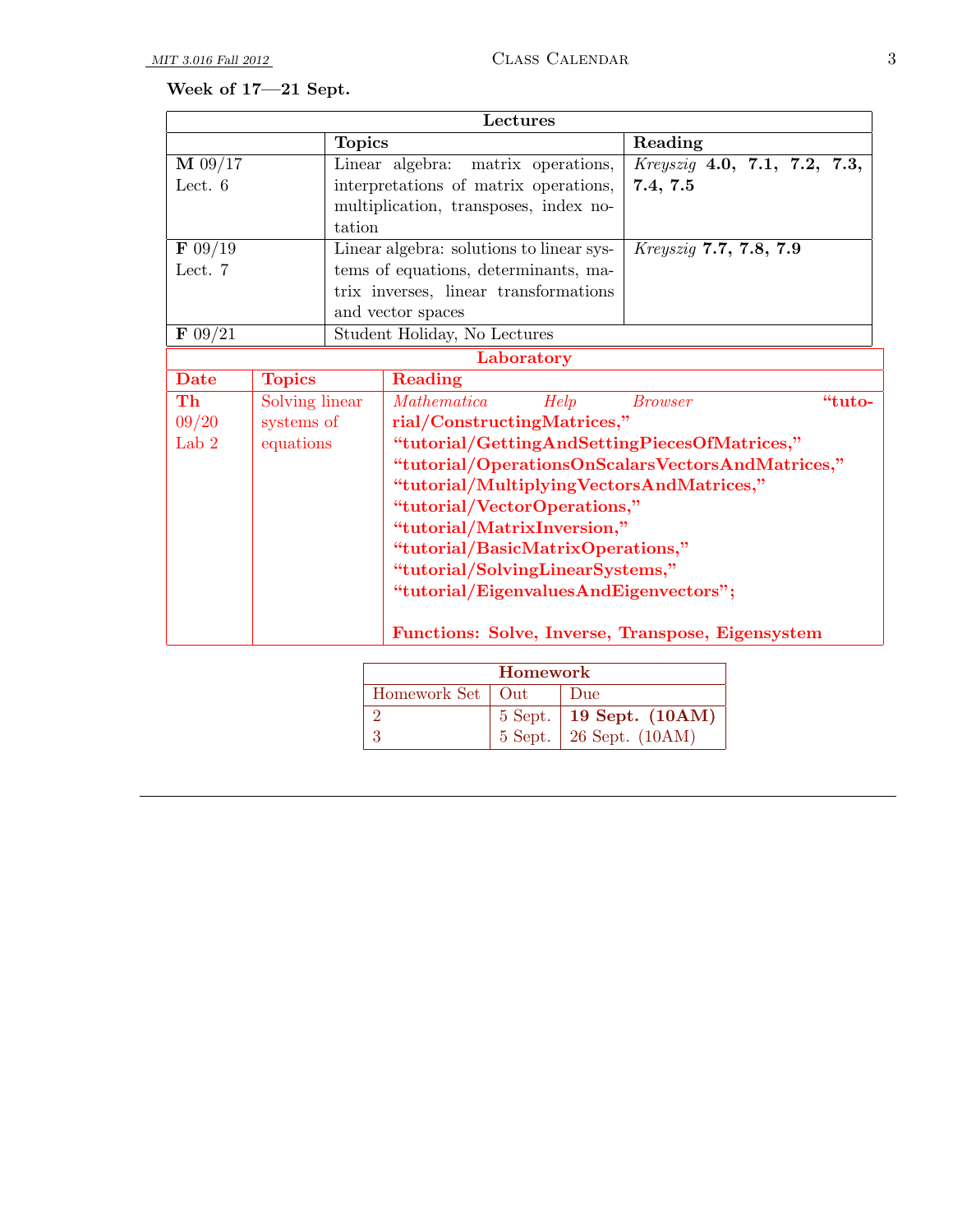# Week of 24—28 September

| Lectures                     |               |               |                                                       |                                      |  |  |
|------------------------------|---------------|---------------|-------------------------------------------------------|--------------------------------------|--|--|
|                              |               | <b>Topics</b> |                                                       | Reading                              |  |  |
| M 09/24                      |               |               | Complex numbers:<br>complex plane,                    | <i>Kreyszig</i> 13.1, 13.2,<br>13.3, |  |  |
| Lect. 8                      |               |               | addition and multiplication, complex                  | 13.4,13.6                            |  |  |
|                              |               |               | conjugates, polar form of complex                     |                                      |  |  |
|                              |               |               | numbers, powers and roots, exponen-                   |                                      |  |  |
|                              |               |               | tiation, hyperbolic and trigonometric                 |                                      |  |  |
|                              |               | forms         |                                                       |                                      |  |  |
| W 09/26                      |               | Matrix        | eigenvalues:<br>eigen-                                | <i>Kreysziq</i> 8.1, 8.2, 8.3, 8.4   |  |  |
| Lect. 9                      |               |               | value/eigenvector definitions,<br>in-                 |                                      |  |  |
|                              |               |               | variants, principal directions<br>and                 |                                      |  |  |
|                              |               |               | values, symmetric, skew-symmetric,                    |                                      |  |  |
|                              |               |               | and orthogonal systems, orthogonal                    |                                      |  |  |
|                              |               |               | transformations                                       |                                      |  |  |
| $\overline{\mathbf{F}$ 09/28 |               |               | Hermitian forms, similar matrices,                    | Kreyszig 8.4, 8.5                    |  |  |
| Lect. $10$                   |               |               | eigenvalue basis, diagonal forms                      |                                      |  |  |
|                              |               |               | Laboratory                                            |                                      |  |  |
| <b>Date</b>                  | <b>Topics</b> |               | Reading                                               |                                      |  |  |
| Th                           | File          |               | Help<br>Mathematica                                   | <b>Browser</b><br>"tuto-             |  |  |
| 09/27                        | input/output, |               | rial/ImportingAndExportingFiles,"                     |                                      |  |  |
| Lab $3$                      | plotting data |               | "tutorial/ImportingAndExportingData,"                 |                                      |  |  |
|                              |               |               | "tutorial/lottingListsOfData,"                        |                                      |  |  |
|                              |               |               | "tutorial/ManipulatingNumericalData,"                 |                                      |  |  |
|                              |               |               | "tutorial/CurveFitting,"                              |                                      |  |  |
|                              |               |               | "guide/Statistics";                                   |                                      |  |  |
|                              |               |               | Functions: Dimensions, Append, AppendTo, Mean,        |                                      |  |  |
|                              |               |               | StandardDeviation, ListPlot, Table, MultipleListPlot, |                                      |  |  |
|                              |               |               | Fit, FindFit                                          |                                      |  |  |
|                              |               |               |                                                       |                                      |  |  |

| <b>Homework</b>     |              |                         |  |  |  |
|---------------------|--------------|-------------------------|--|--|--|
| Homework Set        | $_{\rm Out}$ | Due                     |  |  |  |
|                     | 5 Sept.      | 26 Sept. (10AM)         |  |  |  |
| $4 \text{ (hard!)}$ |              | 17 Sept. 17 Oct. (10AM) |  |  |  |

#### Week of 1—5 October

3.014 Laboratory Week: 3.016 does not meet (However, homework 4—which is hard—is due 17 Oct.)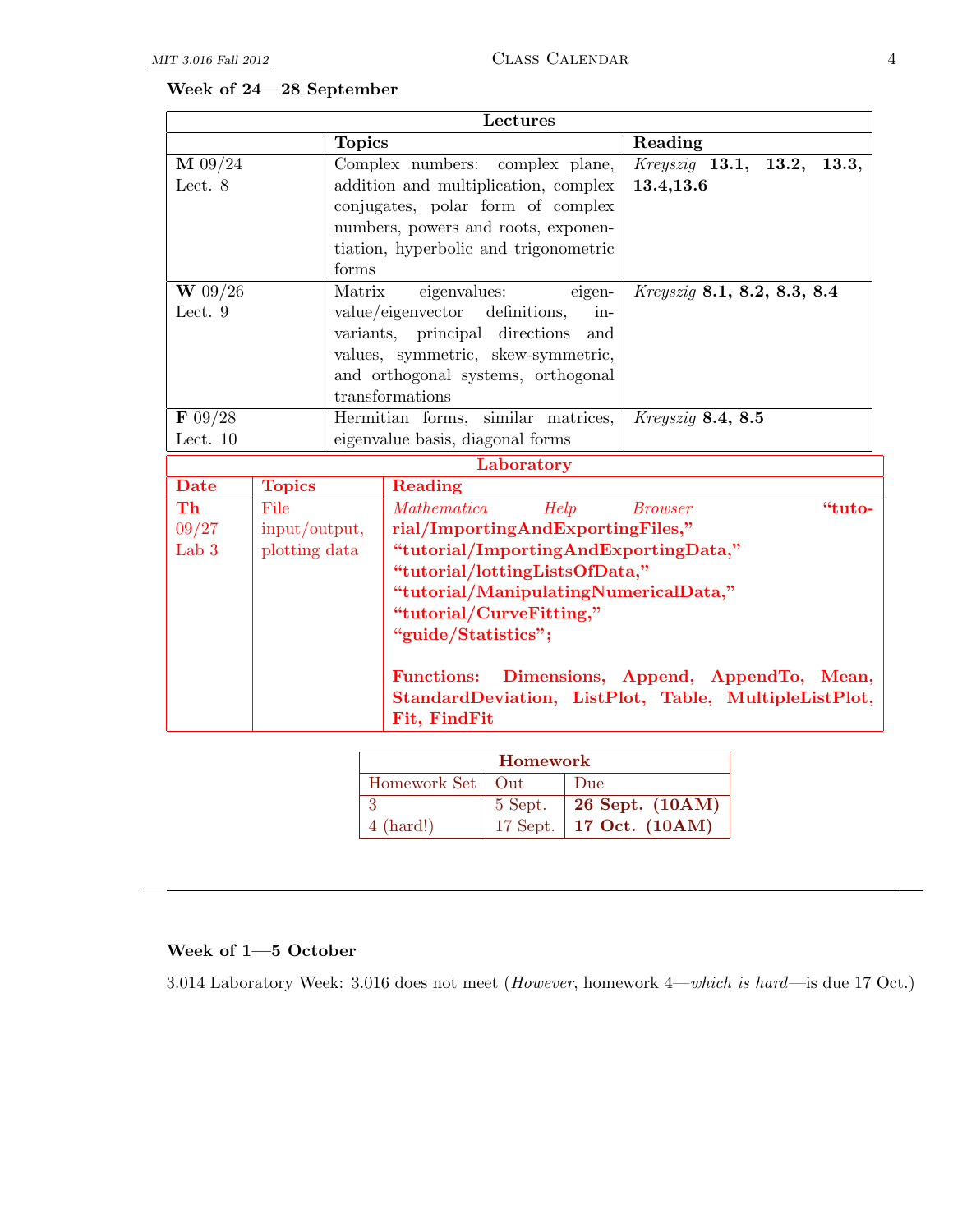| Lectures           |                 |         |                                                    |                 |         |                               |
|--------------------|-----------------|---------|----------------------------------------------------|-----------------|---------|-------------------------------|
|                    | <b>Topics</b>   |         |                                                    |                 |         | Reading                       |
| $\mathbf{M}$ 10/08 |                 |         | Columbus Day, No Lectures                          |                 |         |                               |
| W 10/10            |                 |         | Vector calculus: vector algebra, in-               |                 |         | Kreyszig 9.1, 9.2, 9.3, 9.4   |
| Lect. 11           |                 |         | ner products, cross products, determi-             |                 |         |                               |
|                    |                 |         | nants as triple products, derivatives of           |                 |         |                               |
|                    |                 | vectors |                                                    |                 |         |                               |
| $\mathbf{F}$ 10/12 |                 |         | Multi-variable calculus:                           | curves and      |         | <i>Kreyszig</i> 9.5, 9.6, 9.7 |
| Lect. $12$         |                 |         | arc length, differentials of scalar func-          |                 |         |                               |
|                    |                 |         | tions of vector arguments, chain rules             |                 |         |                               |
|                    |                 |         | for several variables, change of vari-             |                 |         |                               |
|                    |                 |         | able and thermodynamic notation,                   |                 |         |                               |
|                    |                 |         | gradients and directional derivatives              |                 |         |                               |
|                    |                 |         | Laboratory                                         |                 |         |                               |
| <b>Date</b>        | <b>Topics</b>   |         | Reading                                            |                 |         |                               |
| Th                 | Graphical rep-  |         | Mathematica Help Browser "tutorial/BasicPlotting," |                 |         |                               |
| 10/11              | resentations in |         | "tutorial/RedrawingAndCombiningPlots,"             |                 |         |                               |
| Lab 4              | three and       |         | "tutorial/ThreeDimensionalSurfacePlots,"           |                 |         |                               |
|                    | higher          |         | "tutorial/ParametricPlots,"                        |                 |         |                               |
| dimensions         |                 |         | "tutorial/SomeSpecialPlots,"                       |                 |         |                               |
|                    |                 |         |                                                    |                 |         |                               |
|                    |                 |         |                                                    | <b>Homework</b> |         |                               |
|                    |                 |         | Homework Set                                       | Out             | Due     |                               |
|                    |                 |         | $\overline{4}$                                     | 17 Sep.         | 17 Oct. |                               |
|                    |                 |         | $\overline{5}$                                     | 1 Oct.          | 24 Oct. |                               |

#### Week of 08—12 October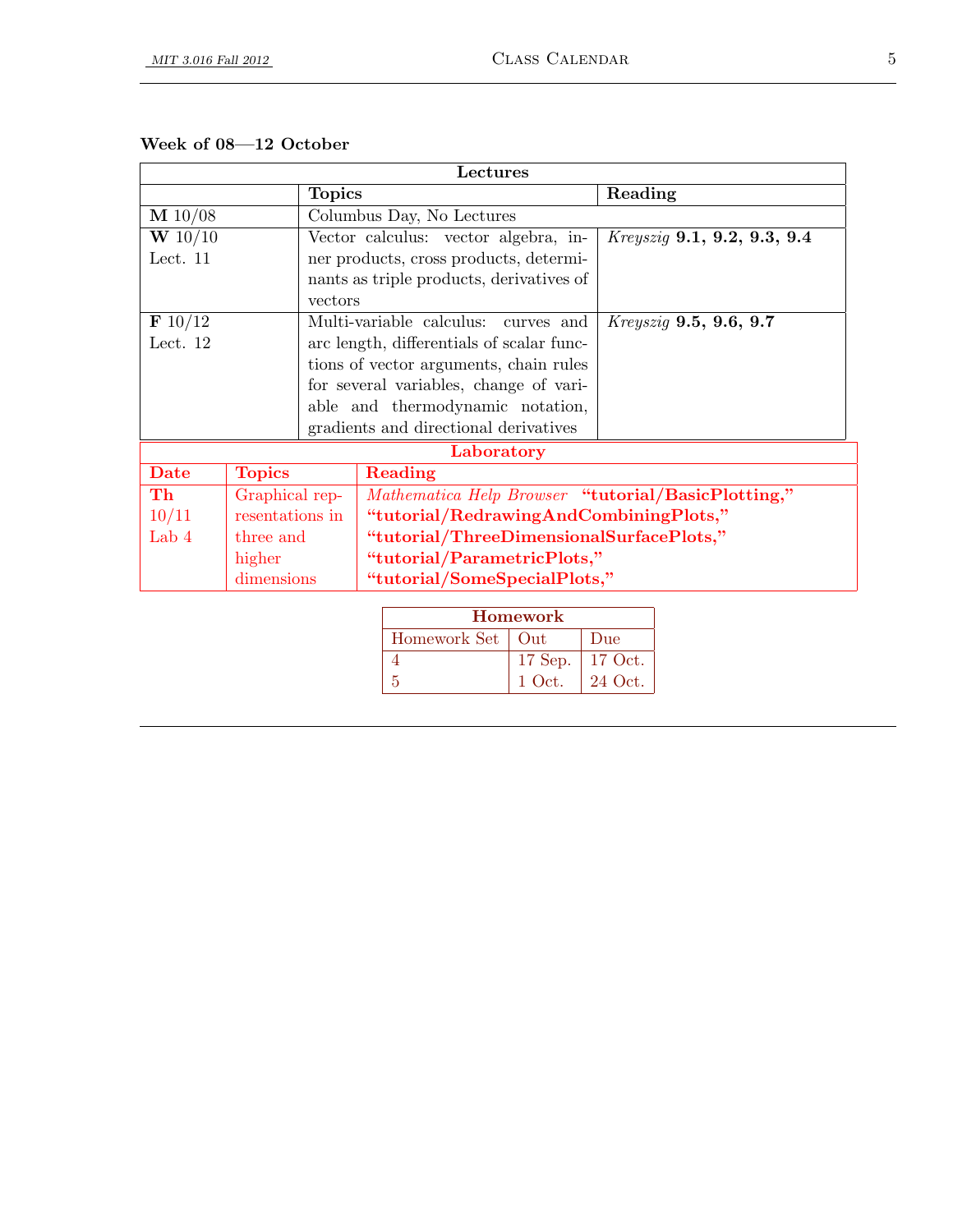## Week of 15—19 October

| Lectures       |                     |               |                                                      |                                        |  |  |
|----------------|---------------------|---------------|------------------------------------------------------|----------------------------------------|--|--|
|                |                     | <b>Topics</b> |                                                      | Reading                                |  |  |
| $M$ 10/15      |                     |               | Vector differential operations: diver-               | Kreyszig 9.8, 9.9                      |  |  |
| Lect. $13$     |                     |               | gence and its interpretation, curl and               |                                        |  |  |
|                |                     |               | its interpretation                                   |                                        |  |  |
| W 10/17        |                     |               | Path integration: integral over a                    | <i>Kreyszig</i> 10.1, 10.2, 10.3       |  |  |
| Lect. $14$     |                     |               | curve, change of variables, multidi-                 |                                        |  |  |
|                | mensional integrals |               |                                                      |                                        |  |  |
| $\bf{F}$ 10/19 |                     |               | Multidimensional forms of the Funda-                 | $Kreyszig$ <b>10.4, 10.5,</b><br>10.6, |  |  |
| Lect. $15$     |                     |               | mental theorem of calculus: Green's                  | 10.7, 10.8, 10.9                       |  |  |
|                |                     |               | theorem in the plane, surface repre-                 |                                        |  |  |
|                |                     |               | sentations and integrals                             |                                        |  |  |
|                |                     |               | Laboratory                                           |                                        |  |  |
| Date           | <b>Topics</b>       |               | Reading                                              |                                        |  |  |
| Th             | Multivariable       |               | Mathematica Help Browser "tutorial/Differentiation," |                                        |  |  |
| 10/18          | Calculus            |               | "VectorAnalysis/tutorial/VectorAnalysis,"            |                                        |  |  |
| Lab $5$        |                     |               | "VectorAnalysis/guide/VectorAnalysisPackage,"        |                                        |  |  |

| Homework           |        |                            |  |  |  |
|--------------------|--------|----------------------------|--|--|--|
| Homework Set   Out |        | Due                        |  |  |  |
|                    |        | 17 Sept.   17 Oct $(10AM)$ |  |  |  |
|                    | 1 Oct. | 24 Oct.                    |  |  |  |

#### Week of 22—26 October

3.014 Laboratory Week: 3.016 does not meet (However, homework 5 is due on Wednesday by 10AM).

| Homework           |  |                           |  |  |  |  |
|--------------------|--|---------------------------|--|--|--|--|
| Homework Set   Out |  | Due                       |  |  |  |  |
|                    |  | 1 Oct.   24 Oct. $(10AM)$ |  |  |  |  |
|                    |  | $1$ Oct. $\vert$ 6 Nov.   |  |  |  |  |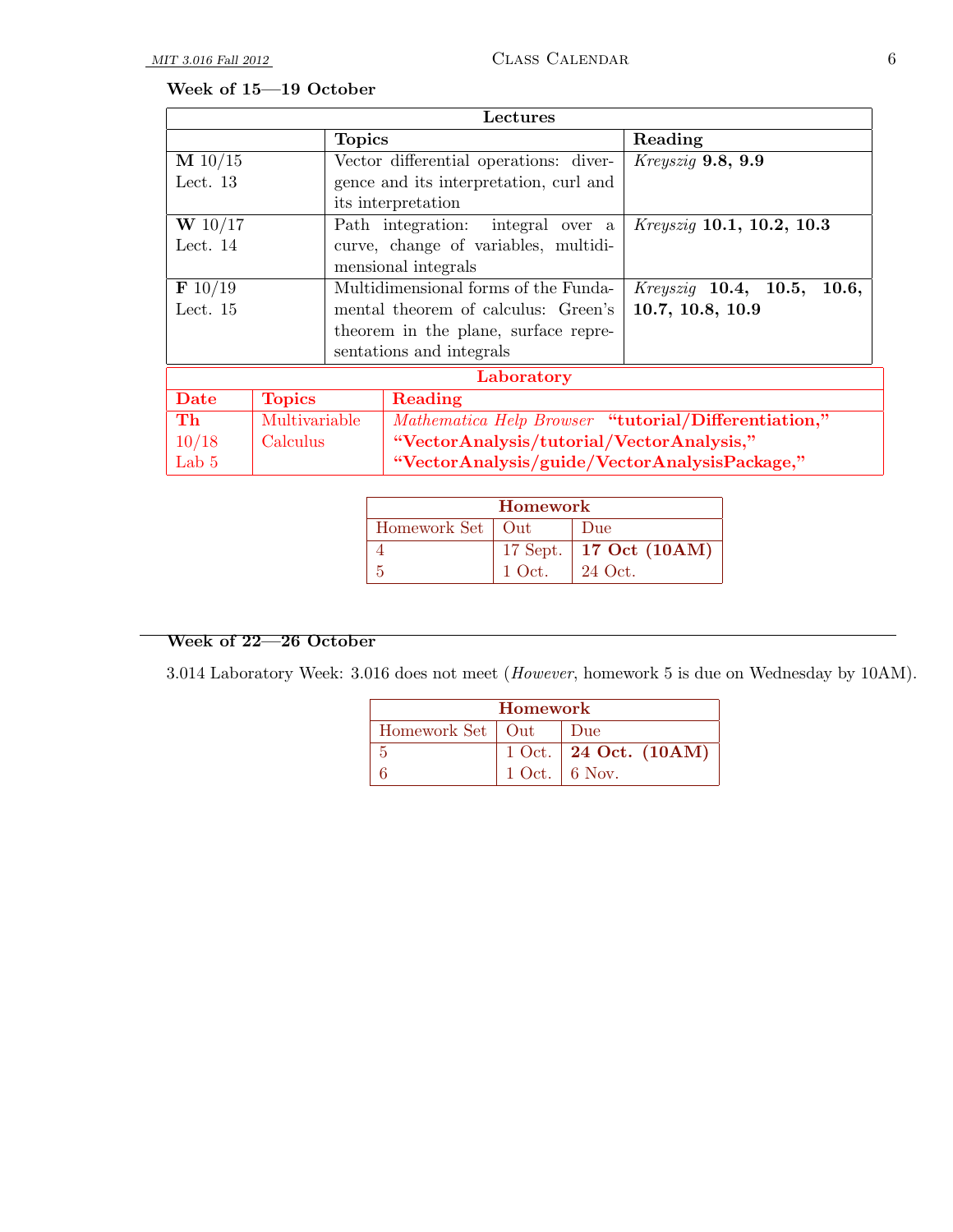| Lectures         |               |                                 |                                         |            |                                                   |
|------------------|---------------|---------------------------------|-----------------------------------------|------------|---------------------------------------------------|
|                  |               | <b>Topics</b>                   |                                         |            | Reading                                           |
| M 10/29          |               |                                 | Multi-variable calculus: triple inte-   |            | Kreyszig 10.7, 10.8, 10.9                         |
| Lect $16$        |               |                                 | grals and divergence theorem, appli-    |            |                                                   |
|                  |               |                                 | cations and interpretation of the di-   |            |                                                   |
|                  |               |                                 | vergence theorem, Stokes' theorem.      |            |                                                   |
| <b>W</b> $10/31$ |               |                                 | Periodic functions: Fourier series, In- |            | Kreyszig 11.1, 11.2, 11.3                         |
| Lect. $17$       |               |                                 | terpretation of Fourier coefficients,   |            |                                                   |
|                  |               |                                 | convergence, odd and even expansions    |            |                                                   |
| F 11/02          |               | Fourier theory: complex form of |                                         |            | $Kreyszig$ 11.4, 11.6,<br>11.7,                   |
| Lect. $18$       |               |                                 | Fourier series, Fourier integrals,      |            | 11.8                                              |
|                  |               |                                 | Fourier cosine and sine transforms,     |            |                                                   |
|                  |               |                                 | the Fourier transforms                  |            |                                                   |
|                  |               |                                 |                                         | Laboratory |                                                   |
| Date             | <b>Topics</b> |                                 | Reading                                 |            |                                                   |
| Th               | Optimization  |                                 | Mathematica Help                        |            | "tuto-<br>Brouser                                 |
| 11/01            |               |                                 | rial/NumericalOptimization";            |            |                                                   |
| Lab $6$          |               |                                 |                                         |            |                                                   |
|                  |               |                                 |                                         |            | <b>Functions: Minimize, Maximize, FindMinimum</b> |

|  |  |  |  | Week of 29 October-2 November |
|--|--|--|--|-------------------------------|
|--|--|--|--|-------------------------------|

| Homework            |  |                   |  |  |  |
|---------------------|--|-------------------|--|--|--|
| Homework Set   Out  |  | Due               |  |  |  |
|                     |  | 15 Oct.   07 Nov. |  |  |  |
| $7 \text{ (hard!)}$ |  | 15 Oct.   07 Dec. |  |  |  |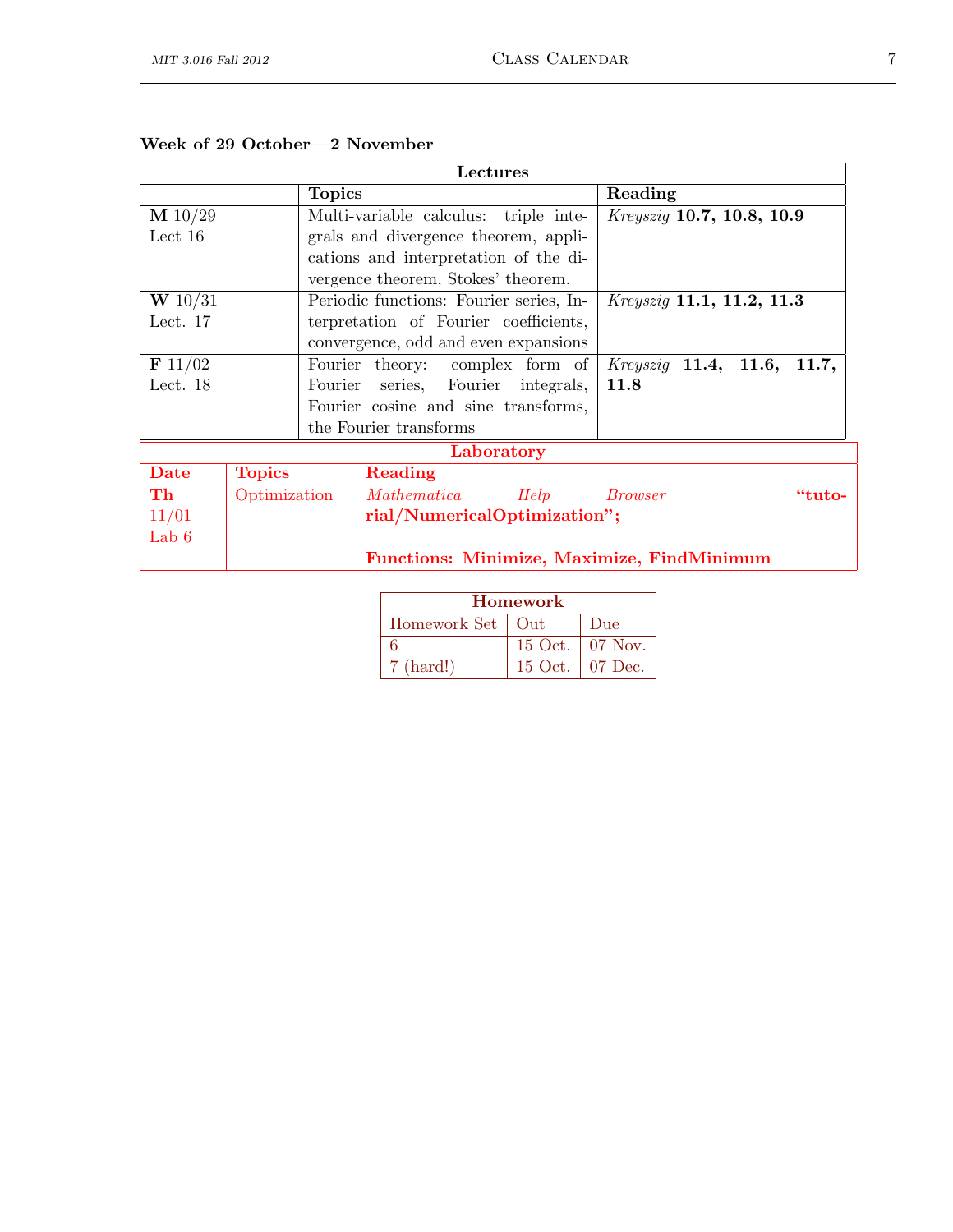### Week of 5—9 November

| Lectures               |               |                                      |                                                     |                                                          |                               |        |
|------------------------|---------------|--------------------------------------|-----------------------------------------------------|----------------------------------------------------------|-------------------------------|--------|
|                        |               | <b>Topics</b>                        |                                                     |                                                          | Reading                       |        |
| M 11/05                |               |                                      | Ordinary differential equations: phys-              |                                                          | <i>Kreyszig</i> 1.1, 1.2, 1.3 |        |
| Lect $19$              |               |                                      | ical interpretations, geometrical inter-            |                                                          |                               |        |
|                        |               |                                      | pretations, separable equations                     |                                                          |                               |        |
| $W$ 11/07              |               |                                      | ODEs: derivations for simple models,                |                                                          | $Kreyszig$ 1.4, 1.5           |        |
| Lect. $20$             |               |                                      | exact equations and integrating fac-                |                                                          |                               |        |
|                        |               |                                      | tors, the Bernoulli equation                        |                                                          |                               |        |
| $\bf{F}$ 11/09         |               | Higher order differential equations: |                                                     |                                                          | $Kreyszig$ 2.1, 2.2           |        |
| Lect. $21$             |               |                                      | homogeneous second order, initial                   |                                                          |                               |        |
|                        |               |                                      | value problems, second order with                   |                                                          |                               |        |
|                        |               |                                      | constant coefficients, solution behav-              |                                                          |                               |        |
| ior                    |               |                                      |                                                     |                                                          |                               |        |
|                        |               |                                      |                                                     | Laboratory                                               |                               |        |
| <b>Date</b>            | <b>Topics</b> |                                      | Reading                                             |                                                          |                               |        |
| $\mathbf{T}\mathbf{h}$ | Solving       |                                      | Mathematica                                         | Help                                                     | <i>Browser</i>                | "tuto- |
| 11/08                  | Differential  |                                      | rial/DifferentialEquations,"                        |                                                          |                               |        |
| Lab <sub>7</sub>       | Equations     |                                      |                                                     | "tutorial/IntroductionToNumericalDifferentialEquations," |                               |        |
|                        |               |                                      | "tutorial/NumericalSolutionOfDifferentialEquations" |                                                          |                               |        |

| <b>Homework</b>     |  |                              |  |  |  |
|---------------------|--|------------------------------|--|--|--|
| Homework Set   Out  |  | Due                          |  |  |  |
|                     |  | 15 Oct.   7 Nov. $(10AM)$    |  |  |  |
| $7 \text{ (hard!)}$ |  | 1 Nov. $\vert$ 5 Dec. (10AM) |  |  |  |

### Week of 12—16 November

3.014 Laboratory Week: 3.016 does not meet (However, homework 7 is difficult and due 5 Dec.).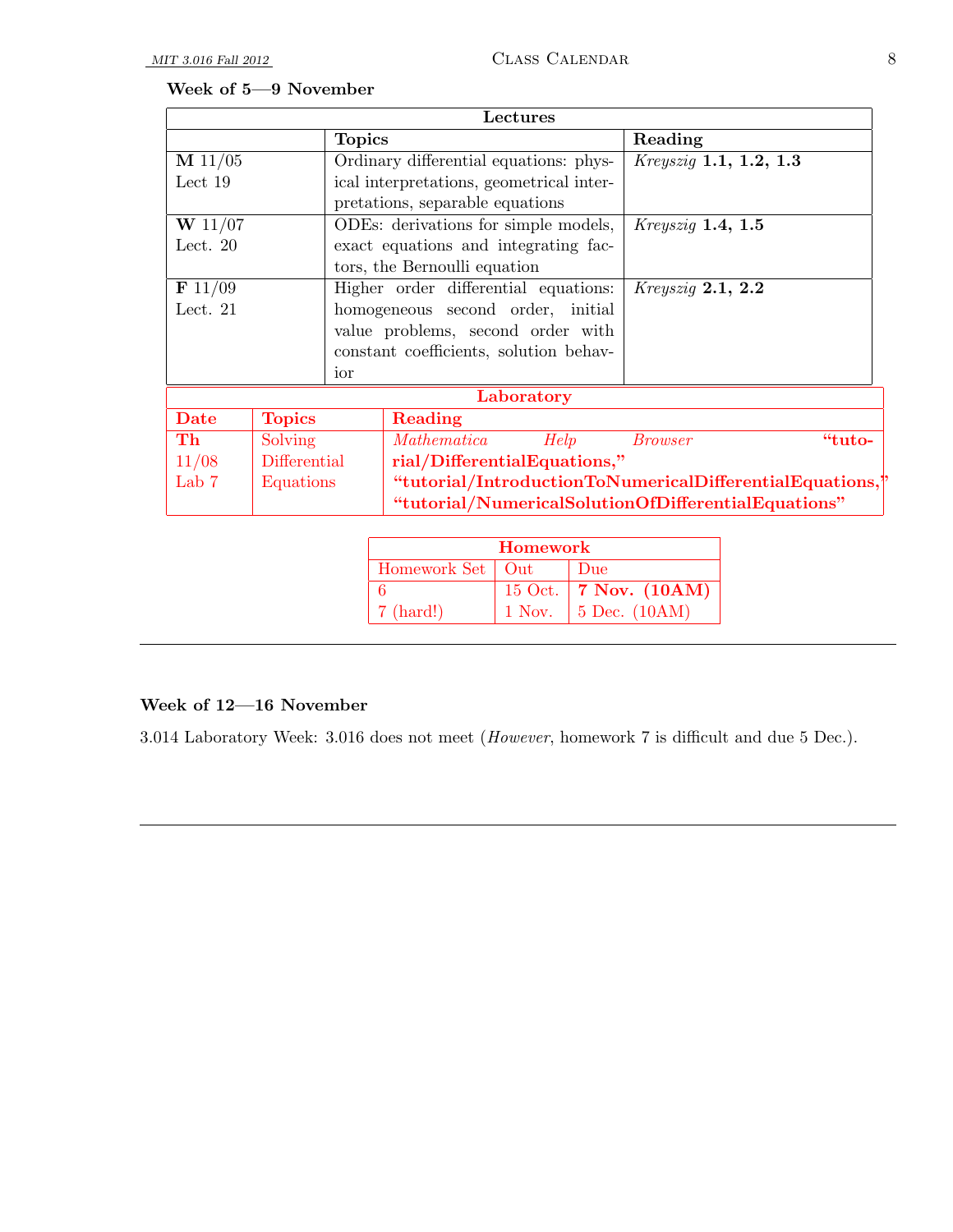### Week of 19—23 Novemeber

|                       | Lectures                      |                                      |                                    |                                  |  |  |
|-----------------------|-------------------------------|--------------------------------------|------------------------------------|----------------------------------|--|--|
|                       |                               | <b>Topics</b>                        |                                    | Reading                          |  |  |
| M 11/19               |                               |                                      | 3.014 lab continues, no lecture    |                                  |  |  |
| W 11/21               |                               |                                      | Differential operators, damped and | Kreyszig 2.3, 2.4, 2.7, 2.8, 2.9 |  |  |
| Lect. $22$            |                               | forced harmonic oscillators,<br>non- |                                    |                                  |  |  |
| homogeneous equations |                               |                                      |                                    |                                  |  |  |
| $\bf{F}$ 11/25        | Holiday, No Lectures          |                                      |                                    |                                  |  |  |
|                       | <b>Holiday, No Laboratory</b> |                                      |                                    |                                  |  |  |
| Date                  | <b>Topics</b>                 | Reading                              |                                    |                                  |  |  |
| Th                    | Holiday, no                   |                                      |                                    |                                  |  |  |
| 11/24                 | laboratory                    |                                      |                                    |                                  |  |  |
|                       |                               |                                      |                                    |                                  |  |  |

| <b>Homework</b>     |                |     |  |  |  |
|---------------------|----------------|-----|--|--|--|
| Homework Set   Out  |                | Due |  |  |  |
| $7 \text{ (Hard!)}$ | 1 Nov.   5 Dec |     |  |  |  |

### Week of 26–30 Novmeber

| Lectures       |                                                                       |                                      |                                                     |                     |                                     |  |
|----------------|-----------------------------------------------------------------------|--------------------------------------|-----------------------------------------------------|---------------------|-------------------------------------|--|
|                |                                                                       | <b>Topics</b>                        |                                                     |                     | Reading                             |  |
| M 11/26        |                                                                       |                                      | Resonance phenomena, higher order                   |                     | <i>Kreysziq</i> 2.8, 2.9, 3.1, 3.2, |  |
| Lect. $23$     |                                                                       |                                      | equations, beam theory                              |                     | 3.3                                 |  |
| $W$ 11/28      |                                                                       |                                      | Systems of differential equations, lin-             |                     | Kreyszig 4.1, 4.2                   |  |
| Lect. $24$     |                                                                       |                                      | earization, stable points, classification           |                     |                                     |  |
|                |                                                                       | of stable points                     |                                                     |                     |                                     |  |
| $\bf{F}$ 11/30 |                                                                       | Linear differential equations: phase |                                                     | $Kreyszig$ 4.3, 4.4 |                                     |  |
| Lect. $25$     |                                                                       | plane analysis and visualization     |                                                     |                     |                                     |  |
|                | Laboratory                                                            |                                      |                                                     |                     |                                     |  |
| Date           | <b>Topics</b>                                                         |                                      | Reading                                             |                     |                                     |  |
| Th             | Solving                                                               |                                      | Mathematica                                         | Help                | "tuto-<br><i>Browser</i>            |  |
| 11/29          | rial/DifferentialEquations,"<br>Differential                          |                                      |                                                     |                     |                                     |  |
| Lab 8          | "tutorial/IntroductionToNumericalDifferentialEquations,"<br>Equations |                                      |                                                     |                     |                                     |  |
|                |                                                                       |                                      | "tutorial/NumericalSolutionOfDifferentialEquations" |                     |                                     |  |

| <b>Homework</b>     |                               |     |  |  |  |
|---------------------|-------------------------------|-----|--|--|--|
| Homework Set   Out  |                               | Due |  |  |  |
| $7 \text{ (Hard!)}$ | 01 Nov. $\vert 5 \text{ Dec}$ |     |  |  |  |